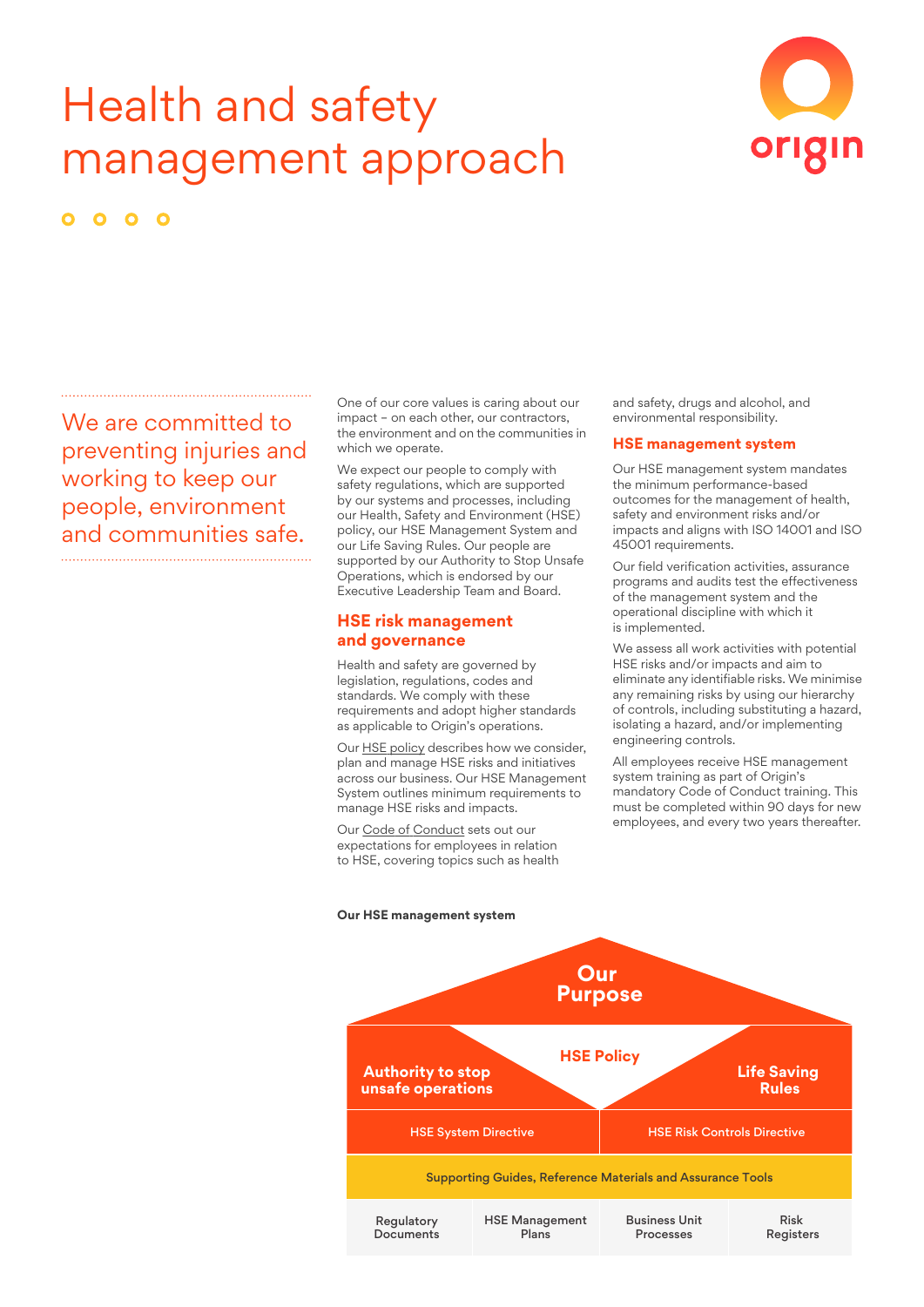## **Standards and codes of practice**

We manage the health and safety risks associated with our operations and activities by aligning with appropriate Australian standards, international standards, and codes of practice for occupational health and safety management. We also draw on industry guidance from the International Association of Oil & Gas Producers (IOGP), Safer Together, National Road Safety Partnership Program and other similar industry bodies.

#### **Board and Executive oversight**

The Board oversees health and safety matters, including key health and safety risks and/or impacts arising from the activities and operations of Origin (and its related companies). During FY2021, the Board reviewed the roles and responsibilities of its Committees, and effective from FY2022, the Board's Health, Safety and Environment Committee has been renamed the Safety and Sustainability Committee. The Safety and Sustainability Committee continues to support and provide advice to the Board in respect of health and safety matters.

The Executive HSE Committee meets quarterly and supports the Executive Leadership Team in monitoring and managing operational risks, including safety and process safety matters.

Our HSE performance is reported quarterly to the Executive HSE Committee and the Board Safety and Sustainability Committee.

## **Safety**

We aim to ensure that everyone at work is mindful of health and safety risks, empowered to manage them and accountable for doing so. We focus on continuously learning about and improving the way we work safely. Our systems of work require personal job safety assessments, permit-to-work systems, correct tool selection, supervision task assessments, and continuous training to ensure a competent workforce.

All Origin employees and contractors are encouraged and empowered to stop any activity they find unsafe and to conduct our business in a way that causes no harm to the health and safety of people and has no unforeseen impacts to the environment.

All Origin and contractor activities must be covered by an emergency response plan identified through risk management processes. These plans include protocols for identifying and communicating with internal and external stakeholders.

We have established processes in place to ensure the safe and reliable engagement of contractors, covering areas such as onsite registration, training, induction, monitoring

and evaluation. All contractors must undertake an appropriate HSE induction before commencing work. We work with our contractors to develop, implement and maintain an HSE assurance plan, which reviews and monitors how they are managing HSE risks. We undertake an HSE review as part of our contracts governance processes and conduct pre-qualification activities for new contractors to evaluate their safety performance and risks.

#### **Life Saving Rules**

Our Life Saving Rules help keep our people safe. The Rules relate to the highest risk activities in our business, where the smallest deviation from the procedure could result in serious injury or death. They set out clear and simple 'dos' and 'don'ts' to help ensure our people are protected. The rules are embedded in our HSE systems and processes and are mandatory for all employees, contractors and visitors on Origin-controlled sites.

We have also rolled out a set of Life Saving Controls at operational sites across Origin, delivering a consistent set of verification questions that test whether critical controls are in place and working effectively. The controls cover 13 high-risk areas, including road transport, working from heights, falling objects, and working with electricity' and are designed to prevent or mitigate serious injury or death. Sites are required to discuss hazards and controls, implement and verify the controls, and ensure ongoing improvement.

## **Process safety**

We focus on keeping our equipment and facilities well designed, safely operated and properly maintained. Our equipment, facilities and work practices are subject to detailed hazard identification and risk management processes that are designed to prevent harm to our people, contractors and visitors to our sites.

We seek to eliminate process safety risks associated with the design and technical and operating integrity of Origin assets – including unplanned releases of energy and hazardous substances – and have processes in place to manage these risks throughout an asset's lifecycle.

We share, document, maintain and retain information that is critical for operating and maintaining plants and equipment, and/or to handover during commissioning or shift change.

We align our process safety management practices with recognised international standards. We draw on industry guidance from the IOGP, the Institution of Chemical Engineers Safety Centre, the UK Energy Institute and the American Institute of

Chemical Engineers Center for Chemical Process Safety.

## **Improving our health and safety performance**

We record, investigate and examine data on trends related to our incidents. We report and learn from indicators measuring past safety performance, and those that focus on future safety performance and continuous improvement.

We publish our key performance measures and material issues in our annual [Sustainability](https://www.originenergy.com.au/content/dam/origin/about/investors-media/documents/Origin_Sustainability_Report_2021.pdf) Report. Actual serious HSE incidents, HSE learning incidents and total recordable injury frequency rate (TRIFR) data undergoes limited assurance by our external auditor.

Our HSE strategy outlines key focus areas for performance improvement: leadership, the management of our material HSE risks, and learning. We build and monitor our health and safety culture through a range of initiatives that create:

- effective safety leadership;
- operational discipline and compliance;
- open communication at all levels of the organisation:
- environment and climate change awareness; and
- capable and empowered teams.

Cross-business working groups support the oversight and implementation of actions associated with the strategy, with quarterly updates provided to the HSE Executive Committee and the Board.

#### **HSE committees**

HSE committees operate across Origin's sites and major office locations. They provide the basis of an effective consultative framework for employees to be actively involved in the resolution of health, safety and environmental issues at work.

#### **Learning from incidents**

One of the key pillars of our HSE strategy is learning. We have a commitment to learning from internal and external incidents and sharing these learnings across our business and with our business partners. Channels for learning from incidents include weekly team calls led by senior management, technical communities of practice, and HSE learning forums.